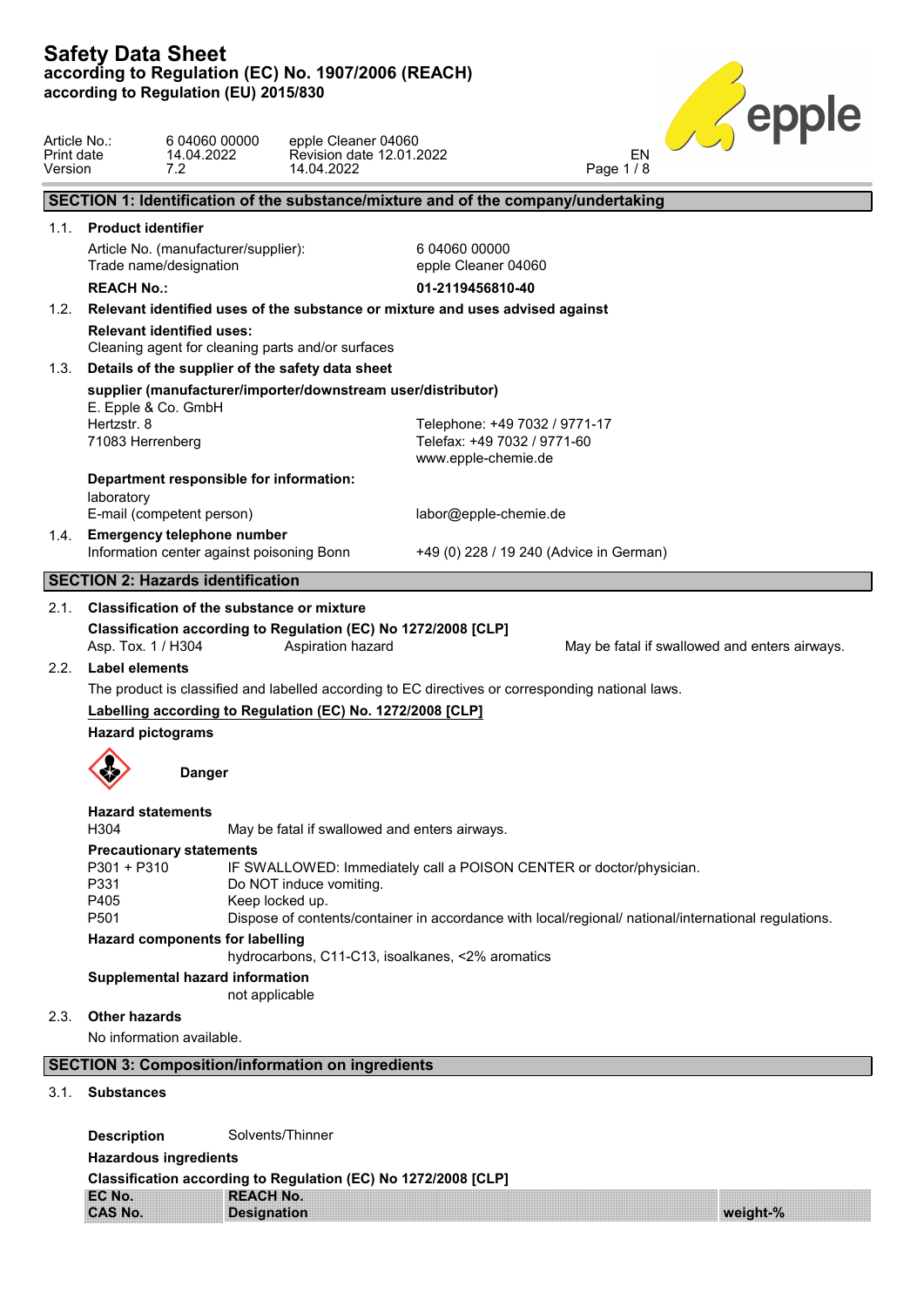# **Safety Data Sheet** according to Regulation (EC) No. 1907/2006 (REACH)<br>according to Regulation (EU) 2015/830<br>**All Dunners of Contract of Contract of Contract of Contract of Contract of Contract of Contract of Contract of Contract of Contract according to Regulation (EU) 2015/830**



| Article No.:<br>Print date<br>Version | 6 04060 00000<br>14.04.2022<br>7.2                                           | epple Cleaner 04060<br>Revision date 12.01.2022<br>14.04.2022                            | EN<br>Page 2/8 |            |
|---------------------------------------|------------------------------------------------------------------------------|------------------------------------------------------------------------------------------|----------------|------------|
| Index No.                             |                                                                              | classification: // Remark                                                                |                |            |
| 920-901-0                             |                                                                              | 01-2119456810-40<br>hydrocarbons, C11-C13, isoalkanes, <2% aromatics<br>Asp. Tox. 1 H304 |                | 74.9 - 100 |
|                                       | <b>Additional information</b><br>Full tout of eleccification: see section 16 |                                                                                          |                |            |

Full text of classification: see section 16

## **SECTION 4: First aid measures**

## 4.1. **Description of first aid measures**

#### **General information**

In all cases of doubt, or when symptoms persist, seek medical advice. In case of unconsciousness give nothing by mouth, place in recovery position and seek medical advice.

#### **In case of inhalation**

Remove casualty to fresh air and keep warm and at rest. In case of irregular breathing or respiratory arrest provide artificial respiration.

#### **Following skin contact**

Take off immediately all contaminated clothing. After contact with skin, wash immediately with plenty of water and soap. Do not use solvents or thinners.

#### **After eye contact**

Rinse cautiously with water for several minutes. Remove contact lenses, if present and easy to do. Continue rinsing. Seek medical advice immediately.

## **Following ingestion**

If swallowed, rinse mouth with water (only if the person is conscious). Seek medical advice immediately. Keep victim calm. Do NOT induce vomiting.

- 4.2. **Most important symptoms and effects, both acute and delayed** In all cases of doubt, or when symptoms persist, seek medical advice.
- 4.3. **Indication of any immediate medical attention and special treatment needed** First Aid, decontamination, treatment of symptoms.

## **SECTION 5: Firefighting measures**

5.1. **Extinguishing media**

#### **Suitable extinguishing media**

alcohol resistant foam, carbon dioxide, Powder, spray mist, (water)

## **Unsuitable extinguishing media**

strong water jet

## 5.2. **Special hazards arising from the substance or mixture**

Dense black smoke occurs during fire. Inhaling hazardous decomposing products can cause serious health damage.

## 5.3. **Advice for firefighters**

Provide a conveniently located respiratory protective device. Do not allow water used to extinguish fire to enter drains, ground or waterways. Cool closed containers that are near the source of the fire.

## **SECTION 6: Accidental release measures**

## 6.1. **Personal precautions, protective equipment and emergency procedures**

Keep away from sources of ignition. Ventilate affected area. Do not breathe vapours.

## 6.2. **Environmental precautions**

Do not allow to enter into surface water or drains. If the product contaminates lakes, rivers or sewages, inform competent authorities in accordance with local regulations.

## 6.3. **Methods and material for containment and cleaning up**

Isolate leaked material using non-flammable absorption agent (e.g. sand, earth, vermiculit, diatomaceous earth) and collect it for disposal in appropriate containers in accordance with the local regulations (see section 13). Clean using cleansing agents. Do not use solvents.

## 6.4. **Reference to other sections**

Observe protective provisions (see section 7 and 8).

## **SECTION 7: Handling and storage**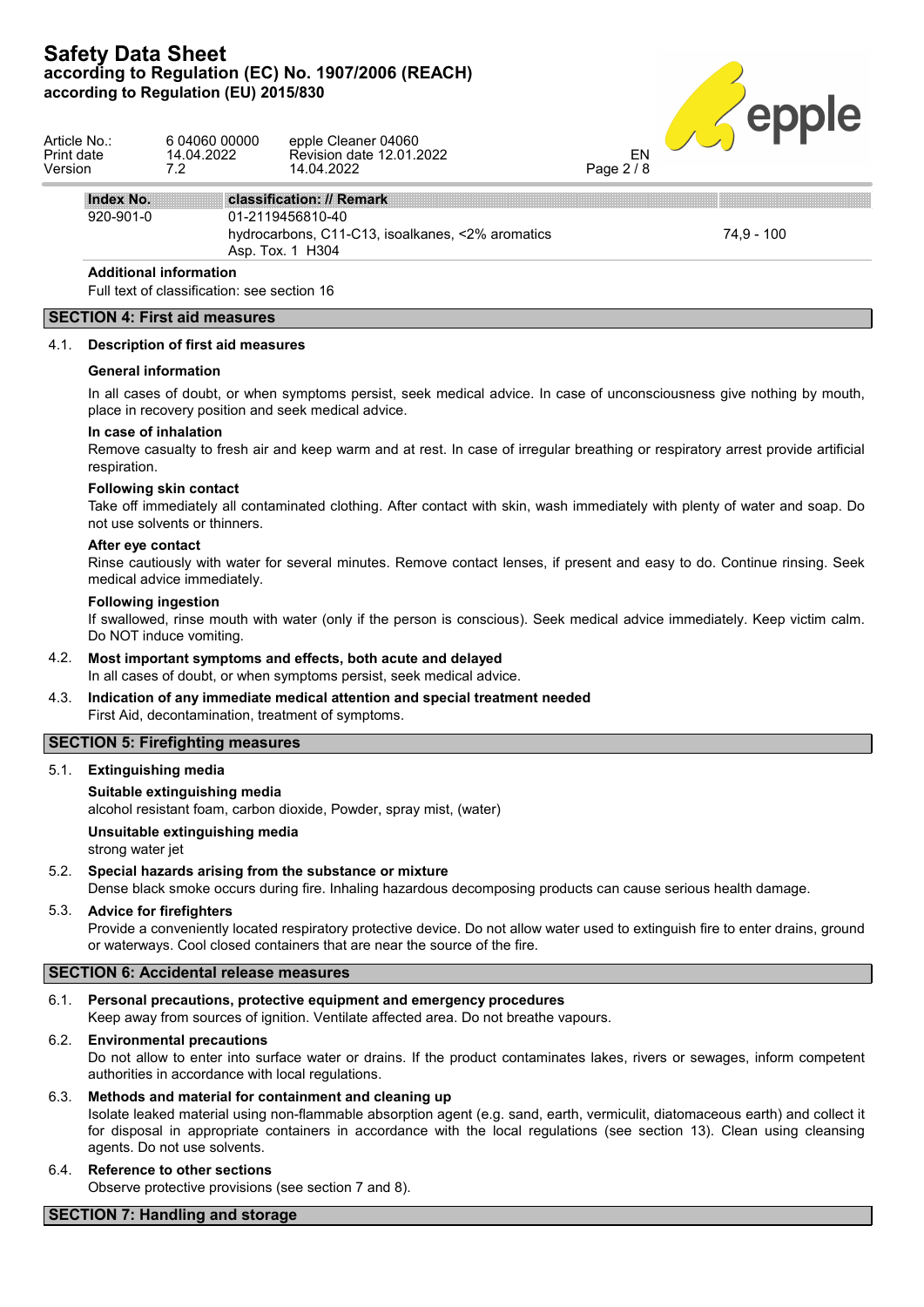

| Article No.: | 6 04060 00000 | epple Cleaner 04060      |               |  |
|--------------|---------------|--------------------------|---------------|--|
| Print date   | 14.04.2022    | Revision date 12.01.2022 | EN            |  |
| Version      |               | 14.04.2022               | $P$ age 3 / ১ |  |

## 7.1. **Precautions for safe handling**

## **Advices on safe handling**

Avoid formation of flammable and explosive vapour concentrations in the air and exceeding the exposure limit values. Only use the material in places where open light, fire and other flammable sources can be kept away. Electrical equipment must be protected meeting the accepted standard. Product may become electrostatically charged. Provide earthing of containers, equipment, pumps and ventilation facilities. Anti-static clothing including shoes are recommended. Floors must be electrically conductive. Keep away from heat sources, sparks and open flames. Use only spark proof tools. Avoid contact with skin, eyes and clothes. Do not inhale dusts, particulates and spray mist when using this preparation. Avoid respiration of swarf. When using do not eat, drink or smoke. Personal protection equipment: refer to section 8. Do not empty containers with pressure no pressure vessel! Always keep in containers that correspond to the material of the original container. Follow the legal protection and safety regulations.

## **Further information**

Vapours are heavier than air. Vapours form explosive mixtures with air.

## 7.2. **Conditions for safe storage, including any incompatibilities**

## **Requirements for storage rooms and vessels**

Storage in accordance with the Ordinance on Industrial Safety and Health (BetrSiVO). Keep container tightly closed. Do not empty containers with pressure - no pressure vessel! Smoking is forbidden. Access only for authorised persons. Store carefully closed containers upright to prevent any leaks. Floors must be electrically conductive.

## **Hints on joint storage**

Keep away from strongly acidic and alkaline materials as well as oxidizers.

## **Further information on storage conditions**

Take care of instructions on label. Store in a well-ventilated and dry room at temperatures between 5 °C and 30 °C. Protect from heat and direct sunlight. Keep container tightly closed. Remove all sources of ignition. Smoking is forbidden. Access only for authorised persons. Store carefully closed containers upright to prevent any leaks.

## 7.3. **Specific end use(s)**

Observe technical data sheet. Observe instructions for use.

## **SECTION 8: Exposure controls/personal protection**

## 8.1. **Control parameters**

## **Occupational exposure limit values**

not applicable

## 8.2. **Exposure controls**

Provide good ventilation. This can be achieved with local or room suction. If this should not be sufficient to keep aerosol and solvent vapour concentration below the exposure limit values, a suitable respiratory protection must be used.

## **Personal protection equipment**

## **Respiratory protection**

If concentration of solvents is beyond the occupational exposure limit values, approved and suitable respiratory protection must be used. Observe the wear time limits according GefStoffV in combination with the rules for using respiratory protection apparatus (BGR 190). Use only respiratory protection equipment with CE-symbol including four digit test number.Recommendation: Half-face mask Filter type: ABEK-P2

## **Hand protection**

For prolonged or repeated handling the following glove material must be used: NBR (Nitrile rubber)

Thickness of the glove material > 0,4 mm ; Breakthrough time: > 480 min.

Observe the instructions and details for use, storage, maintenance and replacement provided by the protective glove manufacturer. Penetration time of glove material depending on intensity and duration of exposure to skin. Recommended glove articles EN ISO 374

Barrier creams can help protecting exposed skin areas. In no case should they be used after contact.

## **Eye/face protection**

Wear closely fitting protective glasses in case of splashes.

## **Body protection**

Wear antistatic clothing of natural fibers (cotton) or heat resistant synthetic fibers.

## **Protective measures**

After contact clean skin thoroughly with water and soap or use appropriate cleanser.

**Environmental exposure controls**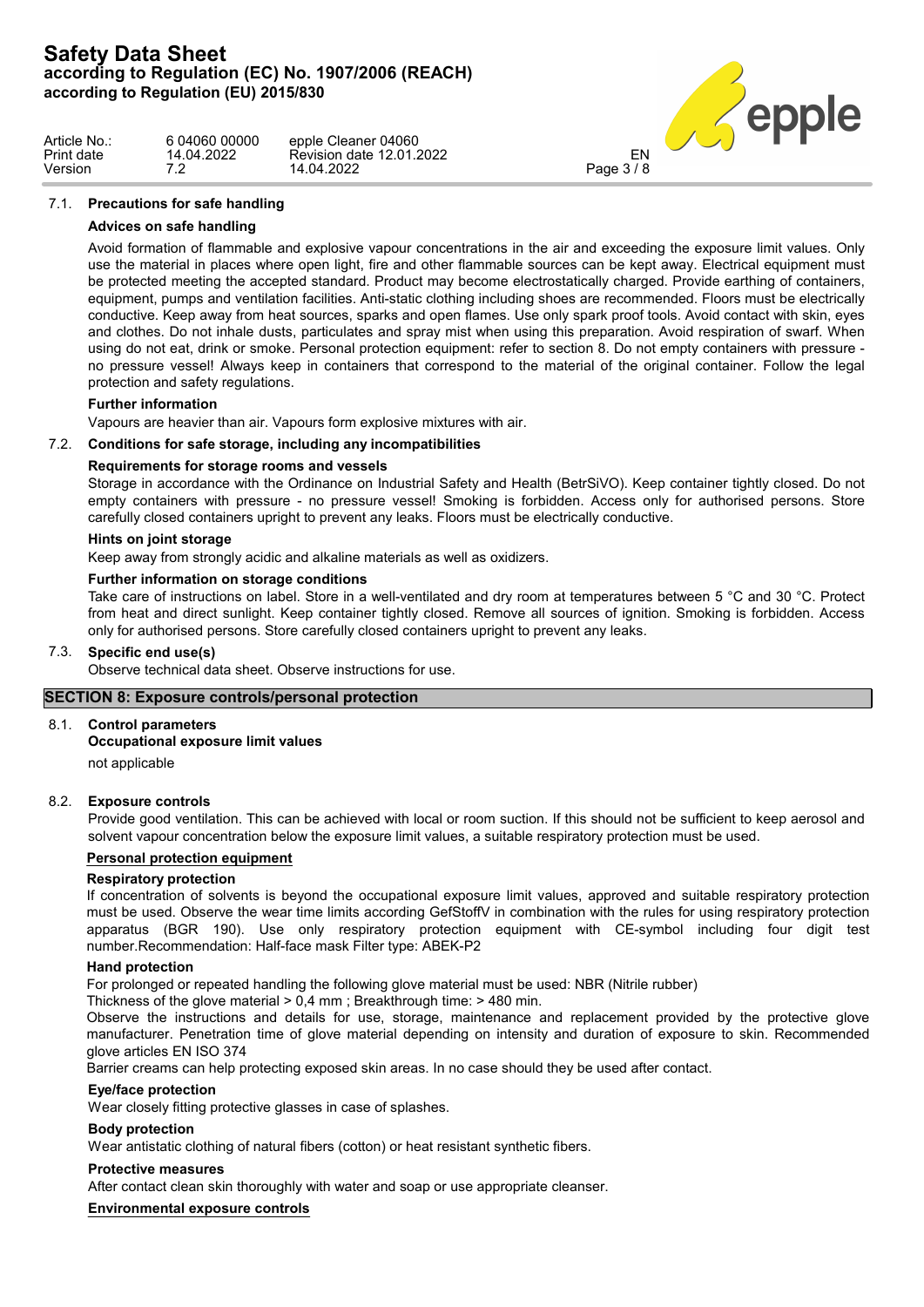

| Article No.: | 6 04060 00000 | epple Cleaner 04060      |            |
|--------------|---------------|--------------------------|------------|
| Print date   | 14.04.2022    | Revision date 12.01.2022 | FN         |
| Version      | ¬ ∩           | 14.04.2022               | Page $4/8$ |

Do not allow to enter into surface water or drains. See section 7. No additional measures necessary.

## **SECTION 9: Physical and chemical properties**

| 9.1. | Information on basic physical and chemical properties                                                    |                                |  |  |
|------|----------------------------------------------------------------------------------------------------------|--------------------------------|--|--|
|      | Appearance:<br>Appearance:<br>Colour:                                                                    | Liquid<br>translucent          |  |  |
|      | Odour:                                                                                                   | characteristic                 |  |  |
|      | <b>Odour threshold:</b>                                                                                  | not applicable                 |  |  |
|      | pH at 20 °C:                                                                                             | not relevant                   |  |  |
|      | <b>Melting point/freezing point:</b>                                                                     | not determined                 |  |  |
|      | Initial boiling point and boiling range:                                                                 | 170 °C                         |  |  |
|      | Flash point:                                                                                             | 62 °C                          |  |  |
|      | <b>Evaporation rate:</b>                                                                                 | not determined                 |  |  |
|      | flammability<br><b>Burning time:</b>                                                                     | not determined                 |  |  |
|      | Upper/lower flammability or explosive limits:<br>Lower explosion limit:<br><b>Upper explosion limit:</b> | 0,6 Vol-%<br>7 Vol-%           |  |  |
|      | Vapour pressure at 20 °C:                                                                                | $0,4$ mbar                     |  |  |
|      | Vapour density:                                                                                          | not applicable                 |  |  |
|      | <b>Relative density:</b><br>Density at 20 °C:                                                            | $0,77$ g/cm <sup>3</sup>       |  |  |
|      | Solubility(ies):<br>Water solubility at 20 °C:                                                           | insoluble                      |  |  |
|      | Partition coefficient: n-octanol/water:                                                                  | see section 12                 |  |  |
|      | Auto-ignition temperature:                                                                               | not determined                 |  |  |
|      | <b>Decomposition temperature:</b>                                                                        | not applicable                 |  |  |
|      | Viscosity at 20 °C:                                                                                      | 11 s 4 mm<br>Method: DIN 53211 |  |  |
|      | <b>Explosive properties:</b>                                                                             | not applicable                 |  |  |
|      | <b>Oxidising properties:</b>                                                                             | not applicable                 |  |  |
| ົ    |                                                                                                          |                                |  |  |

## 9.2. **Other information**

## **SECTION 10: Stability and reactivity**

## 10.1. **Reactivity**

No information available.

## 10.2. **Chemical stability**

Stable when applying the recommended regulations for storage and handling. Further information on correct storage: refer to section 7.

## 10.3. **Possibility of hazardous reactions**

Keep away from strong acids, strong bases and strong oxidizing agents to avoid exothermic reactions.

## 10.4. **Conditions to avoid**

Hazardous decomposition byproducts may form with exposure to high temperatures.

## 10.5. **Incompatible materials**

not applicable

## 10.6. **Hazardous decomposition products**

Hazardous decomposition byproducts may form with exposure to high temperatures, e.g.: carbon dioxide, carbon monoxide, smoke, nitrogen oxides.

## **SECTION 11: Toxicological information**

Classification according to Regulation (EC) No 1272/2008 [CLP]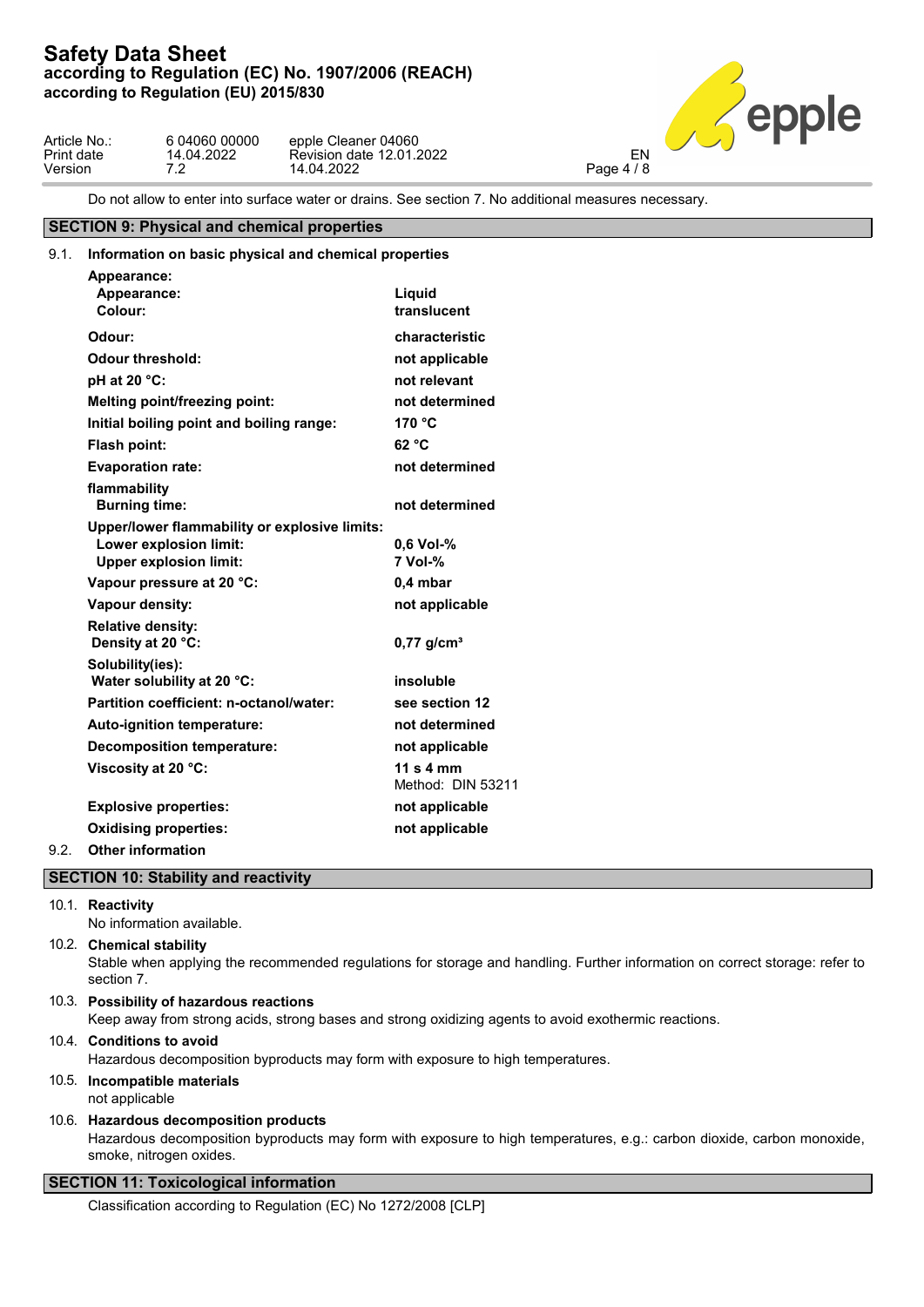

| Article No.: | 6 04060 00000 | epple Cleaner 04060      |            |  |
|--------------|---------------|--------------------------|------------|--|
| Print date   | 14.04.2022    | Revision date 12.01.2022 | EN         |  |
| Version      |               | 14.04.2022               | Page $5/8$ |  |

## 11.1. **Information on toxicological effects**

## **Acute toxicity**

hydrocarbons, C11-C13, isoalkanes, <2% aromatics oral, LD50, Rat: > 5000 mg/kg Method: OECD 401 Investigation on a comparable product dermal, LD50, Rabbit: > 5000 mg/kg Method: OECD 402 Investigation on a comparable product inhalative (vapours), LC50, Rat:  $>$  5000 mg/L (4 h) Method: OECD 403 Investigation on a comparable product

## **Skin corrosion/irritation; Serious eye damage/eye irritation**

hydrocarbons, C11-C13, isoalkanes, <2% aromatics eyes: Evaluation mild irritant. Method: OECD 405 Investigation on a comparable product Skin: Evaluation mild irritant. Method: OECD 404 Investigation on a comparable product

## **Respiratory or skin sensitisation**

Based on available data, the classification criteria are not met.

## **CMR effects (carcinogenicity, mutagenicity and toxicity for reproduction)**

Based on available data, the classification criteria are not met.

## **STOT-single exposure; STOT-repeated exposure**

Based on available data, the classification criteria are not met.

## **Aspiration hazard**

May be fatal if swallowed and enters airways.

hydrocarbons, C11-C13, isoalkanes, <2% aromatics

Aspiration hazard; Evaluation May be fatal if swallowed and enters airways.

## **Practical experience/human evidence**

## **Overall Assessment on CMR properties**

This substance does not meet the criteria for classification as CMR category 1A or 1B according to CLP.

## **Remark**

There is no information available on the preparation itself .

## **SECTION 12: Ecological information**

Classification according to Regulation (EC) No 1272/2008 [CLP] Do not allow to enter into surface water or drains.

## 12.1. **Toxicity**

hydrocarbons, C11-C13, isoalkanes, <2% aromatics Fish toxicity, LL0, Oncorhynchus mykiss (Rainbow trout): 1000 mg/L (96 h) Investigation on a comparable product Daphnia toxicity, EL0, Daphnia magna (Big water flea): 1000 mg/L (48 h) Investigation on a comparable product Algae toxicity, NOELR, Pseudokirchneriella subcapitata: 1000 mg/L (72 h) Investigation on a comparable product Algae toxicity, EL0, Pseudokirchneriella subcapitata: 1000 mg/L (72 h) Investigation on a comparable product

## 12.2. **Persistence and degradability**

hydrocarbons, C11-C13, isoalkanes, <2% aromatics Biodegradation: 31,3 % (28 d); Evaluation Not readily biodegradable (according to OECD criteria) Investigation on a comparable product

## 12.3. **Bioaccumulative potential**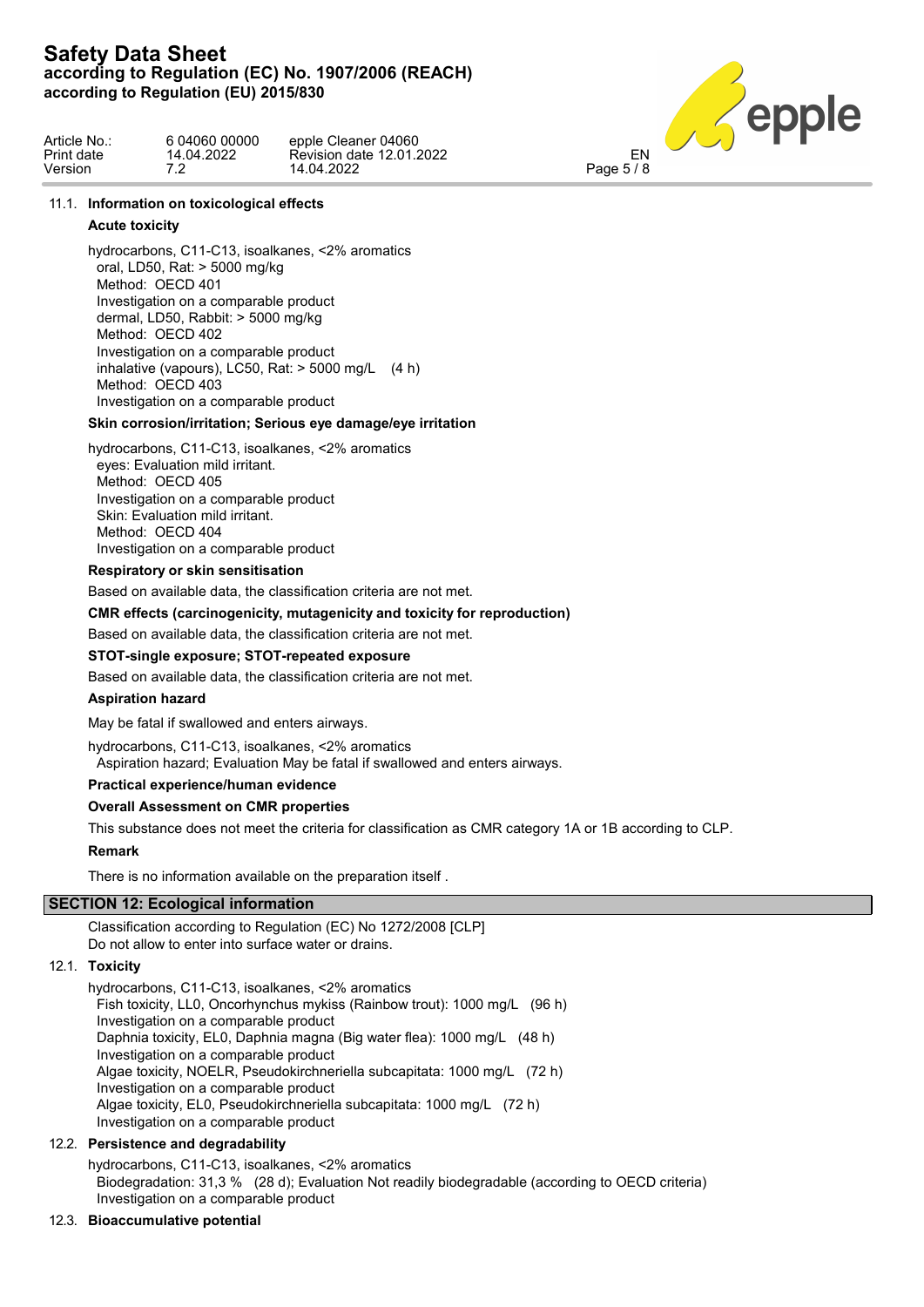

| Article No.: | 6 04060 00000 | epple Cleaner 04060      |
|--------------|---------------|--------------------------|
| Print date   | 14.04.2022    | Revision date 12.01.2022 |
| Version      | 7.2           | 14.04.2022               |

Toxicological data are not available.

12.4. **Mobility in soil**

Toxicological data are not available.

12.5. **Results of PBT and vPvB assessment**

This substance does not meet the PBT/vPvB criteria of REACH, Annex XIII.

## 12.6. **Other adverse effects**

No information available.

## **SECTION 13: Disposal considerations**

## 13.1. **Waste treatment methods**

## **Appropriate disposal / Product**

## **Recommendation**

Do not allow to enter into surface water or drains. This material and its container must be disposed of in a safe way. Waste disposal according to directive 2008/98/EC, covering waste and dangerous waste.

## **List of proposed waste codes/waste designations in accordance with EWC**

140603\* other solvents and solvent mixtures

\*Hazardous waste according to Directive 2008/98/EC (waste framework directive).

## **Appropriate disposal / Package**

**Dispose of packaging and contaminated filters at a offical hazardous waste incinerator facility.** Recommendation:

Waste codes / waste designations according to EWC / AVV: 15 01 10\*

## **SECTION 14: Transport information**

## **No dangerous good in sense of this transport regulation.**

|       | 14.1. UN number                  | not applicable |
|-------|----------------------------------|----------------|
|       | 14.2. UN proper shipping name    |                |
|       | 14.3. Transport hazard class(es) |                |
|       |                                  | not applicable |
|       | 14.4. Packing group              |                |
|       |                                  | not applicable |
|       | 14.5. Environmental hazards      |                |
|       | Land transport (ADR/RID)         | not applicable |
|       | Marine pollutant                 | not applicable |
| 14.6. | Special precautions for user     |                |
|       |                                  |                |

Transport always in closed, upright and safe containers. Make sure that persons transporting the product know what to do in case of an accident or leakage.

Advices on safe handling: see parts 6 - 8

## **Further information**

## **Land transport (ADR/RID)** tunnel restriction code

**Sea transport (IMDG)**

EmS-No. **not** applicable

**Air transport (ICAO-TI / IATA-DGR)**

## 14.7. **Transport in bulk according to Annex II of Marpol and the IBC Code** not applicable

## **SECTION 15: Regulatory information**

15.1. **Safety, health and environmental regulations/legislation specific for the substance or mixture**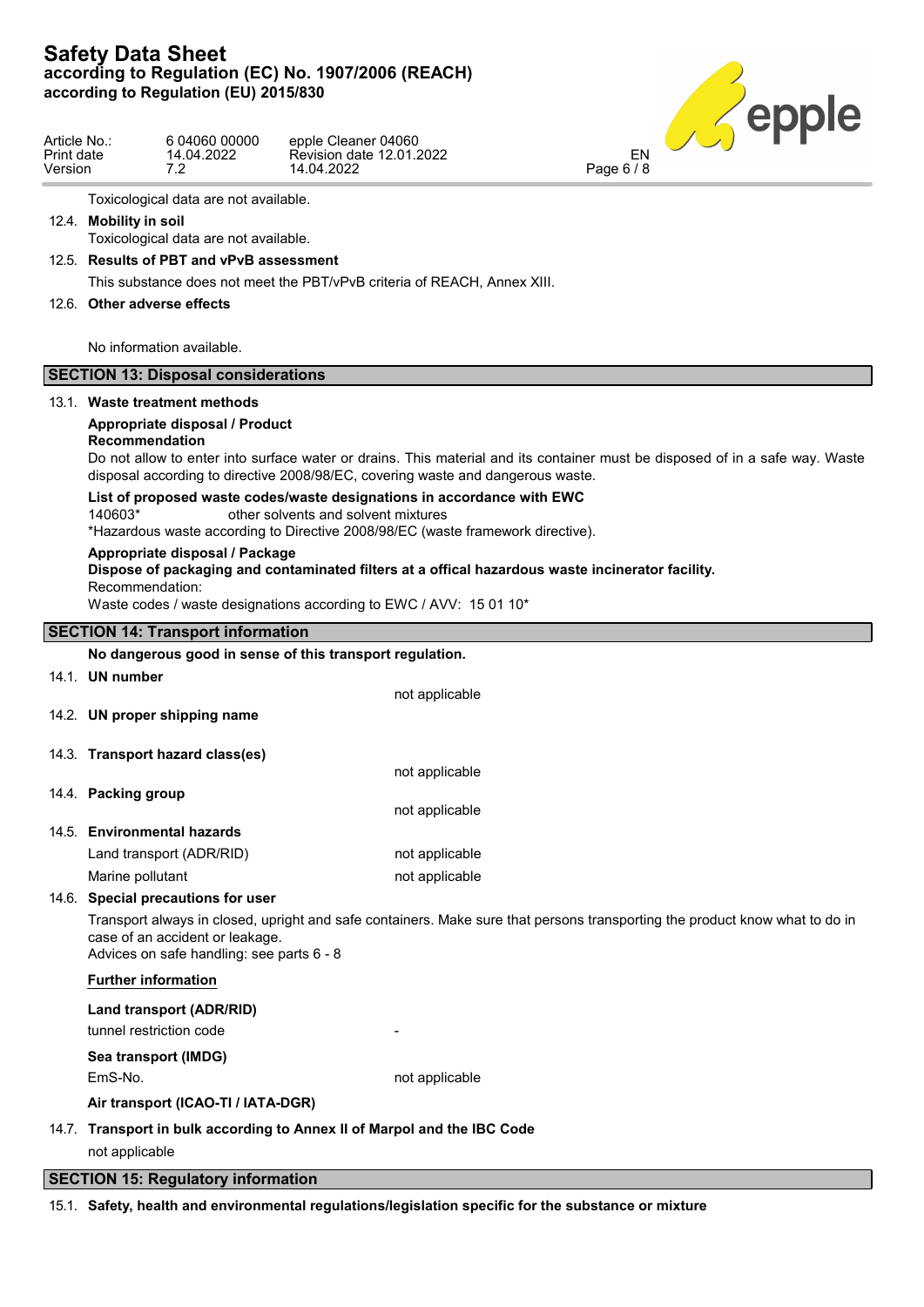

| Article No.: | 6 04060 00000 | epple Cleaner 04060      |            |  |
|--------------|---------------|--------------------------|------------|--|
| Print date   | 4.04.2022     | Revision date 12.01.2022 | EN         |  |
| Version      |               | 14.04.2022               | Page 7 / 8 |  |

## **EU legislation**

## **Directive 2010/75/EU on industrial emissions [Industrial Emissions Directive]**

VOC-value (in g/L): 768

## **National regulations**

## **Restrictions of occupation**

Observe employment restrictions under the Maternity Protection Directive (92/85/EEC) for expectant or nursing mothers. Observe restrictions to employment for juvenils according to the 'juvenile work protection guideline' (94/33/EC).

## **Substance/product listed in the following inventories:**

AICS no informtion DSL no information IECSC no information KECI no information MITI no information PICCS no information TSCA no information

## 15.2. **Chemical Safety Assessment**

**For the following substances of this mixture a chemical safety assessment has been carried out:**

| EC No.         | Designation                                           | <b>REACH No.</b> |
|----------------|-------------------------------------------------------|------------------|
| <b>CAS No.</b> |                                                       |                  |
| 920-901-0      | . C11-C13. isoalkanes. <2% aromatics<br>hydrocarbons. | 01-2119456810-40 |

## **SECTION 16: Other information**

## **Full text of classification in section 3**

Asp. Tox. 1 / H304 Aspiration hazard May be fatal if swallowed and enters airways.

| Abbreviations and acronyms |                                                                                                      |
|----------------------------|------------------------------------------------------------------------------------------------------|
| <b>ADR</b>                 | European Agreement concerning the International Carriage of Dangerous Goods by Road                  |
| <b>OEL</b>                 | Occupational Exposure Limit Value                                                                    |
| <b>BLV</b>                 | <b>Biological Limit Value</b>                                                                        |
| CAS                        | <b>Chemical Abstracts Service</b>                                                                    |
| <b>CLP</b>                 | Classification, Labelling and Packaging                                                              |
| <b>CMR</b>                 | Carcinogenic, Mutagenic and Reprotoxic                                                               |
| <b>DIN</b>                 | German Institute for Standardization / German industrial standard                                    |
| <b>DNEL</b>                | Derived No-Effect Level                                                                              |
| <b>EAKV</b>                | European Waste Catalogue Directive                                                                   |
| EC                         | <b>Effective Concentration</b>                                                                       |
| EC                         | European Community                                                                                   |
| EN                         | European Standard                                                                                    |
| <b>IATA-DGR</b>            | International Air Transport Association - Dangerous Goods Regulations                                |
| <b>IBC Code</b>            | International Code for the Construction and Equipment of Ships carrying Dangerous Chemicals in Bulk  |
| <b>ICAO-TI</b>             | International Civil Aviation Organization Technical Instructions for the Safe Transport of Dangerous |
|                            | Goods by Air                                                                                         |
| <b>IMDG Code</b>           | International Maritime Code for Dangerous Goods                                                      |
| <b>ISO</b>                 | International Organization for Standardization                                                       |
| LC                         | Lethal Concentration                                                                                 |
| LD                         | Lethal Dose                                                                                          |
| <b>MARPOL</b>              | Maritime Pollution: The International Convention for the Prevention of Pollution from Ships          |
| <b>OECD</b>                | Organisation for Economic Cooperation and Development                                                |
| <b>PBT</b>                 | persistent, bioaccumulative, toxic                                                                   |
| <b>PNEC</b>                | Predicted No Effect Concentration                                                                    |
| <b>REACH</b>               | Registration, Evaluation, Authorisation and Restriction of Chemicals                                 |
| <b>RID</b>                 | Regulations concerning the International Carriage of Dangerous Goods by Rail                         |
| UN                         | <b>United Nations</b>                                                                                |
| <b>VOC</b>                 | Volatile Organic Compounds                                                                           |
| vPvB                       | very persistent and very bioaccumulative                                                             |
|                            |                                                                                                      |

## **Further information**

Classification according to Regulation (EC) No 1272/2008 [CLP]

The information supplied on this safety data sheet complies with our current level of knowledge as well as with national and